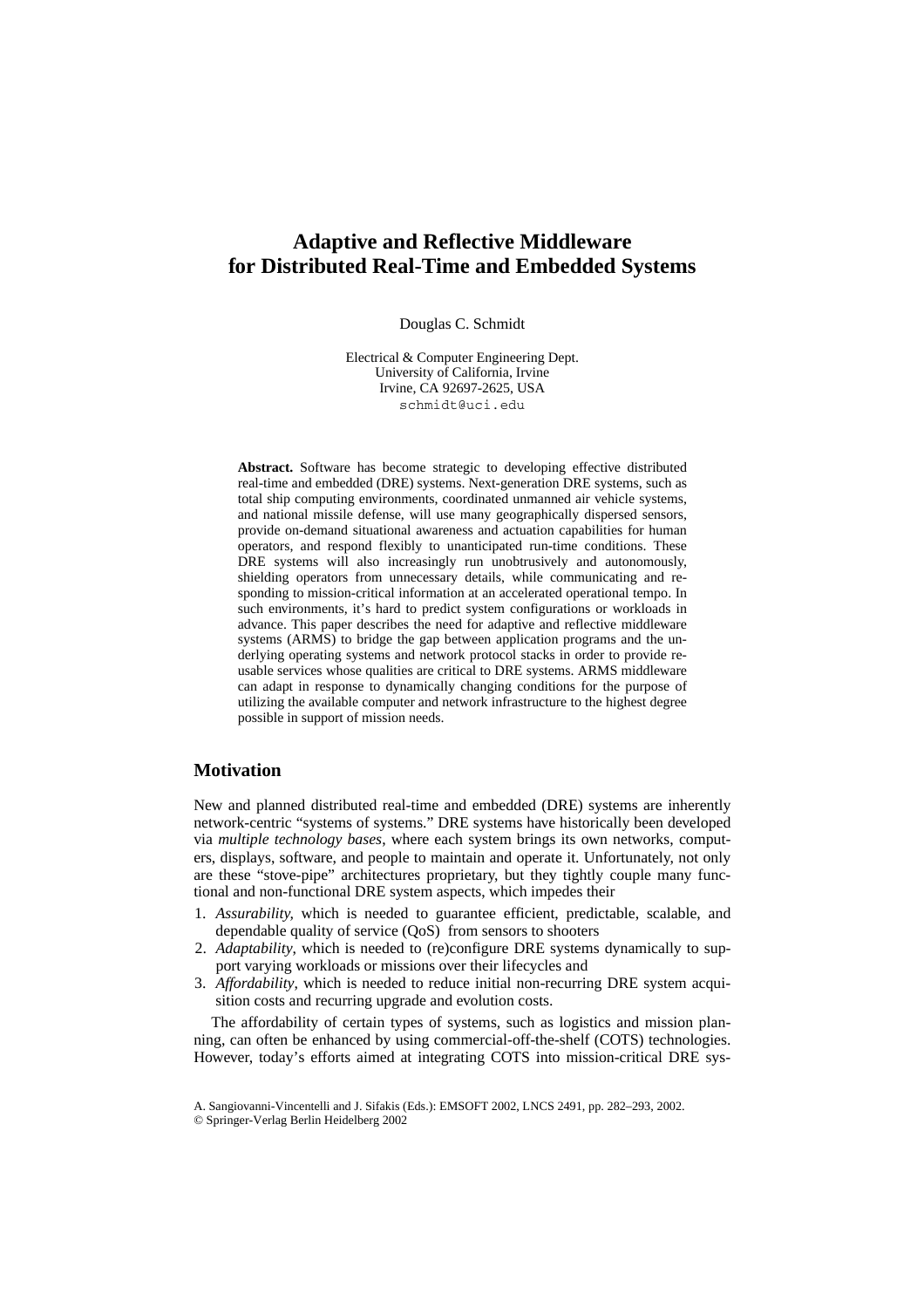tems have largely failed to support affordability *and* assurability and adaptability effectively since they focus mainly on initial non-recurring acquisition costs and do not reduce recurring software lifecycle costs, such as "COTS refresh" and subsetting military systems for foreign military sales. Likewise, many COTS products lack support for controlling key QoS properties, such as predictable latency, jitter, and throughput; scalability; dependability; and security. The inability to control these QoS properties with sufficient confidence compromises DRE system adaptability and assurability, *e.g.,* minor perturbations in conventional COTS products can cause failures that lead to loss of life and property.

Historically, conventional COTS software has been particularly unsuitable for use in mission-critical DRE systems due to its either being:

- 1. Flexible and standard, but incapable of guaranteeing stringent QoS demands, which restricts assurability or
- 2. Partially QoS-enabled, but inflexible and non-standard, which restricts adaptability and affordability.

As a result, the rapid progress in COTS software for mainstream business information technology (IT) has not yet become as broadly applicable for mission-critical DRE systems. Until this problem is resolved effectively, DRE system integrators and warfighters will be unable to take advantage of future advances in COTS software in a dependable, timely, and cost effective manner. Thus, developing the new generation of assurable, adaptable, and affordable COTS software technologies is an important R&D goal.

### **Key Technical Challenges and Solutions**

Some of the most challenging IT requirements for new and planned DRE systems can be characterized as follows:

- Multiple QoS properties must be satisfied in real-time
- Different levels of service are appropriate under different configurations, environmental conditions, and costs
- The levels of service in one dimension must be coordinated with and/or traded off against the levels of service in other dimensions to meet mission needs and
- The need for autonomous and time-critical application behavior necessitates a flexible distributed system substrate that can adapt robustly to dynamic changes in mission requirements and environmental conditions.

Standards-based COTS software available today cannot meet all of these requirements simultaneously for the reasons outlined in Section *Motivation*. However, contemporary economic and organizational constraints—along with increasingly complex requirements and competitive pressures—are also making it infeasible to built complex DRE system software entirely from scratch. Thus, there is a pressing need to develop, validate, and ultimately standardize a new generation of *adaptive and reflective middleware systems* (ARMS) technologies that can support stringent DRE system functionality and QoS requirements.

*Middleware* [Sch01a] is reusable service/protocol component and framework software that functionally bridges the gap between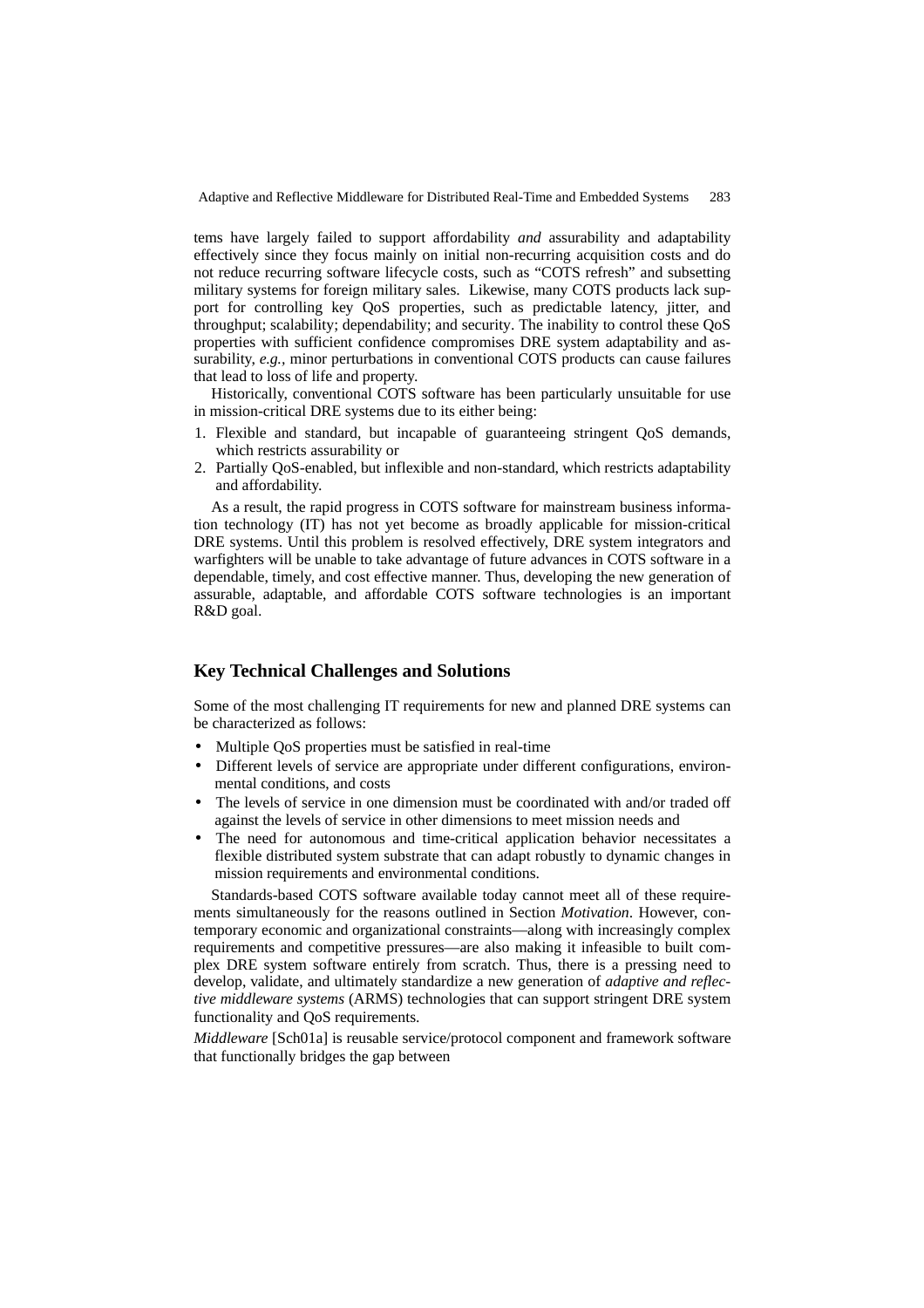- 1. the end-to-end functional requirements and mission doctrine of applications and
- 2. the lower-level underlying operating systems and network protocol stacks.

Middleware therefore provides capabilities whose quality and QoS are critical to DRE systems.

*Adaptive* middleware [Loy01] is software whose functional and QoS-related properties can be modified either

- *Statically, e.g.,* to reduce footprint, leverage capabilities that exist in specific platforms, enable functional subsetting, and minimize hardware and software infrastructure dependencies or
- *Dynamically*, *e.g.,* to optimize system responses to changing environments or requirements, such as changing component interconnections, power-levels, CPU/network bandwidth, latency/jitter, and dependability needs.

In DRE systems, adaptive middleware must make these modifications dependably, *i.e.,* while meeting stringent end-to-end QoS requirements.

*Reflective* middleware [Bla99] goes a step further to permit automated examination of the capabilities it offers, and to permit automated adjustment to optimize those capabilities. Thus, reflective middleware supports more advanced adaptive behavior, *i.e.,* the necessary adaptations can be performed autonomously based on conditions within the system, in the system's environment, or in DRE system doctrine defined by operators and administrators.

# **The Structure and Functionality of Middleware**

Networking protocol stacks can be decomposed into multiple layers, such as the physical, data-link, network, transport, session, presentation, and application layers. Similarly, middleware can be decomposed into multiple layers, such as those shown in Figure 1.



**Fig. 1.** Layers of Middleware and Their Surrounding Context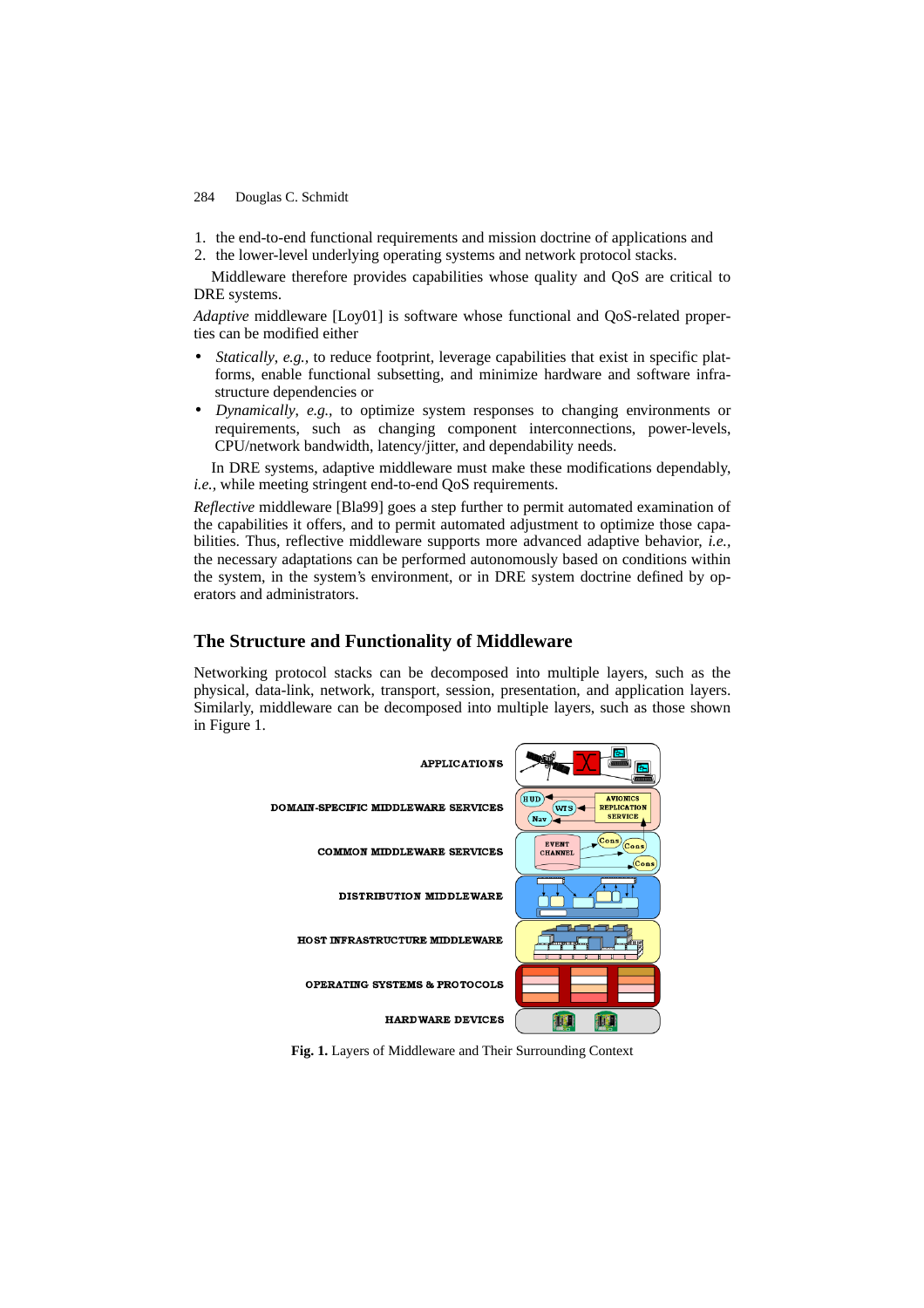Below, we describe each of these middleware layers and outline some of the COTS technologies in each layer that are suitable (or are becoming suitable) to meet the stringent QoS demands of DRE systems.

*Host infrastructure middleware* encapsulates and enhances native OS communication and concurrency mechanisms to create portable and reusable network programming components, such as reactors, acceptor-connectors, monitor objects, active objects, and component configurators [Sch00b]. These components abstract away the accidental incompatibilities of individual operating systems, and help eliminate many tedious, error-prone, and non-portable aspects of developing and maintaining networked applications via low-level OS programming API, such as Sockets or POSIX Pthreads. Examples of COTS host infrastructure middleware that are relevant for DRE systems include:

- *The ADAPTIVE Communication Environment* (ACE) [Sch01], which is a highly portable and efficient toolkit written in C++ that encapsulates native operating system (OS) network programming capabilities, such as connection establishment, event demultiplexing, interprocess communication, (de)marshaling, static and dynamic configuration of application components, concurrency, and synchronization. ACE has been used in a wide range of commercial and military DRE systems, including hot rolling mill control software, surface mount technology for "pick and place" systems, missile control, avionics mission computing, software defined radios, and radar systems.
- *Real-time Java Virtual Machines* (RT-JVMs), which implement the Real-time Specification for Java (RTSJ) [Bol00]. The RTSJ is a set of extensions to Java that provide a largely platform-independent way of executing code by encapsulating the differences between real-time operating systems and CPU architectures. The key features of RTSJ include scoped and immortal memory, real-time threads with enhanced scheduling support, asynchronous event handlers, and asynchronous transfer of control between threads. Although RT-JVMs based on the RTSJ are in their infancy, they have generated tremendous interest in the R&D and integrator communities due to their potential for reducing software development and evolution costs.

*Distribution middleware* defines higher-level distributed programming models whose reusable APIs and mechanisms automate and extend the native OS network programming capabilities encapsulated by host infrastructure middleware. Distribution middleware enables developers to program distributed applications much like stand-alone applications, *i.e.*, by invoking operations on target objects without hard-coding dependencies on their location, programming language, OS platform, communication protocols and interconnects, and hardware characteristics.

At the heart of distribution middleware are QoS-enabled object request brokers, such as the Object Management Group's (OMG) *Common Object Request Broker Architecture* (CORBA) [Omg00]. CORBA is distribution middleware that allows objects to interoperate across networks regardless of the language in which they were written or the OS platform on which they are deployed. In 1998 the OMG adopted the Real-time CORBA (RT-CORBA) specification [Sch00a], which extends CORBA with features that allow DRE applications to reserve and manage CPU, memory, and networking resources. RT-CORBA implementations have been used in dozens of DRE systems, including telecom network management and call processing, online trading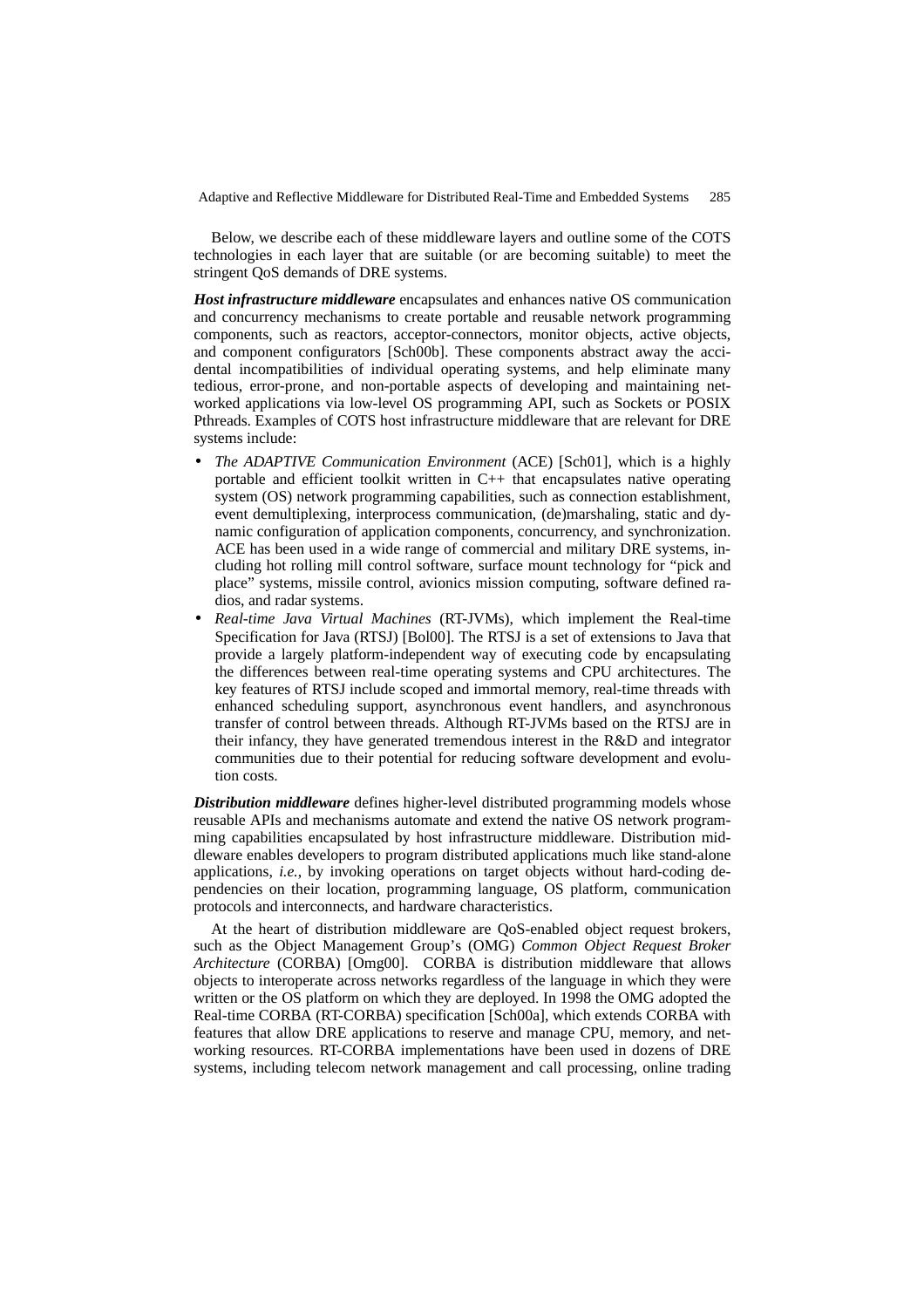services, avionics mission computing, submarine DRE systems, signal intelligence and C4ISR systems, software defined radios, and radar systems.

*Common middleware services* augment distribution middleware by defining higherlevel domain-independent components that allow application developers to concentrate on programming application logic, without the need to write the "plumbing" code needed to develop distributed applications by using lower level middleware features directly. Whereas distribution middleware focuses largely on managing endsystem resources in support of an object-oriented distributed programming model, common middleware services focus on allocating, scheduling, and coordinating various end-to-end resources throughout a distributed system using a component programming and scripting model. Developers can reuse these services to manage global resources and perform recurring distribution tasks that would otherwise be implemented in an *ad hoc* manner by each application or integrator.

Examples of common middleware services include the OMG's CORBAServices [Omg98b] and the CORBA Component Model (CCM) [Omg99], which provide domain-independent interfaces and distribution capabilities that can be used by many distributed applications. The OMG CORBAServices and CCM specifications define a wide variety of these services, including event notification, logging, multimedia streaming, persistence, security, global time, real-time scheduling, fault tolerance, concurrency control, and transactions. Not all of these services are sufficiently refined today to be usable off-the-shelf for DRE systems. The form and content of these common middleware services will continue to mature and evolve, however, to meet the expanding requirements of DRE.

*Domain-specific middleware services* are tailored to the requirements of particular DRE system domains, such as avionics mission computing, radar processing, weapons targeting, or command and decision systems. Unlike the previous three middleware layers—which provide broadly reusable "horizontal" mechanisms and services—domain-specific middleware services are targeted at vertical markets. From a COTS perspective, domain-specific services are the least mature of the middleware layers today. This immaturity is due in part to the historical lack of distribution middleware and common middleware service *standards*, which are needed to provide a stable base upon which to create domain-specific middleware services. Since they embody knowledge of a domain, however, domain-specific middleware services have the most potential to increase the quality and decrease the cycle-time and effort that integrators require to develop particular classes of DRE systems.

A mature example of domain-specific middleware services is the Boeing Bold Stroke architecture [Sha98]. Bold Stroke uses COTS hardware, operating systems, and middleware to produce an open architecture for mission computing avionics capabilities, such as navigation, heads-up display management, weapons targeting and release, and airframe sensor processing. The domain-specific middleware services in Bold Stroke are layered upon COTS processors (PowerPC), network interconnects (VME), operating systems (VxWorks), infrastructure middleware (ACE), distribution middleware (Real-time CORBA), and common middleware services (the CORBA Event Service).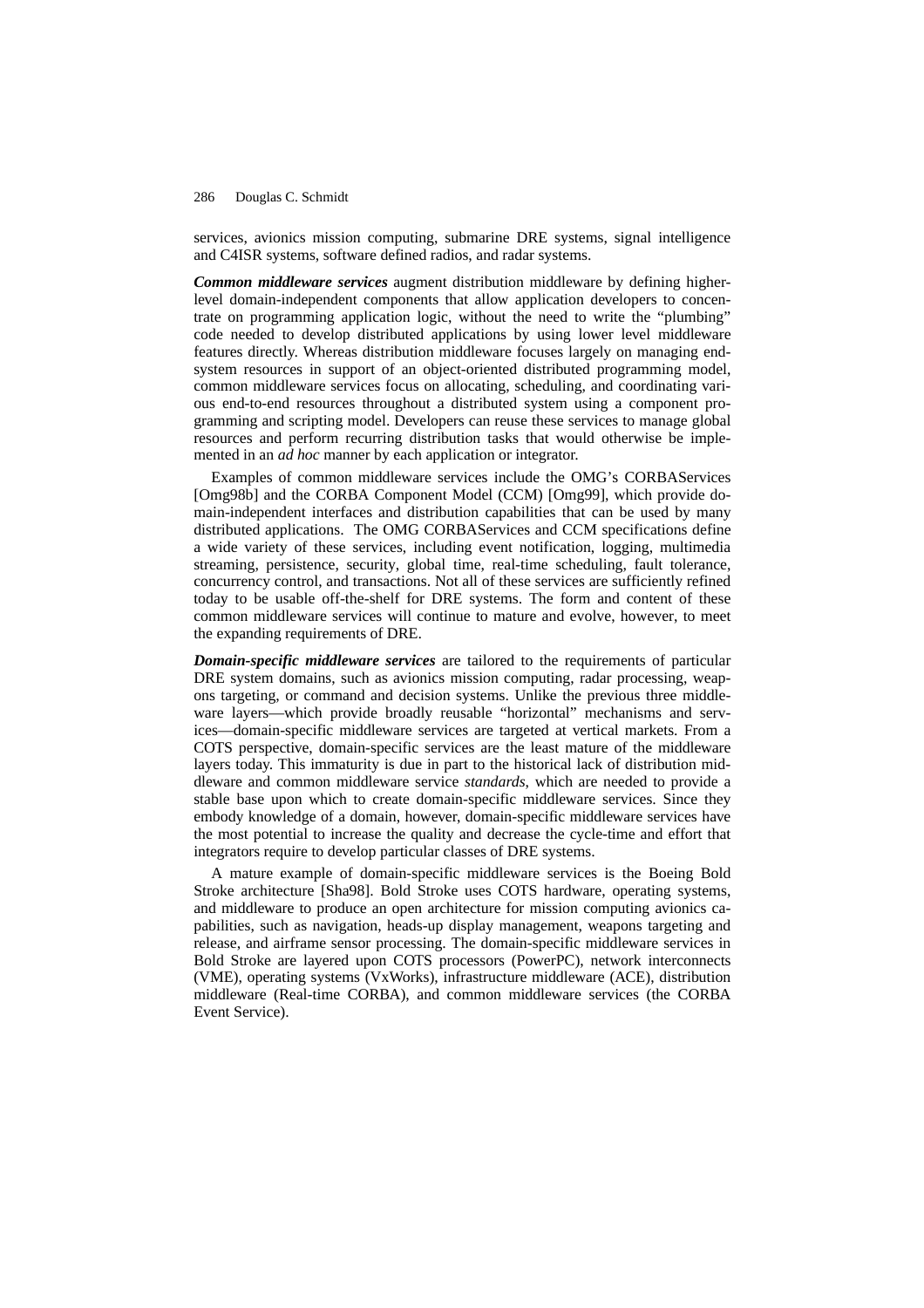# **Recent Progress**

Significant progress has occurred during the last five years in DRE middleware research, development, and deployment, stemming in large part from the following trends:

- *Years of research, iteration, refinement, and successful use* The use of middleware and DOC middleware is not new [Sch86]. Middleware concepts emerged alongside experimentation with the early Internet (and even its predecessor AR-PAnet), and DOC middleware systems have been continuously operational since the mid 1980's. Over that period of time, the ideas, designs, and most importantly, the software that incarnates those ideas have had a chance to be tried and refined (for those that worked), and discarded or redirected (for those that didn't). This iterative technology development process takes a good deal of time to get right and be accepted by user communities, and a good deal of patience to stay the course. When this process is successful, it often results in *standards* that codify the boundaries, and *patterns and frameworks* that reify the knowledge of how to apply these technologies, as described in the following bullets.
- *The maturation of standards* Over the past decade, middleware standards have been established and have matured considerably with respect to DRE requirements. For instance, the OMG has adopted the following specifications in the past three years:
	- o *Minimum CORBA*, which removes non-essential features from the full OMG CORBA specification to reduce footprint so that CORBA can be used in memory-constrained embedded systems.
	- o *Real-time CORBA*, which includes features that allow applications to reserve and manage network, CPU, and memory resources predictably end-to-end.
	- o *CORBA Messaging*, which exports additional QoS policies, such as timeouts, request priorities, and queueing disciplines, to applications.

o *Fault-tolerant CORBA*, which uses entity redundancy of objects to support replication, fault detection, and failure recovery.Robust implementations of these CORBA capabilities and services are now available from multiple vendors. Moreover, emerging standards such as Dynamic Scheduling Real-Time CORBA, the Real-Time Specification for Java, and the Distributed Real-Time Specification for Java are extending the scope of open standards for a wider range of DRE applications.

- *The dissemination of patterns and frameworks* A substantial amount of R&D effort during the past decade has also focused on the following means of promoting the development and reuse of high quality middleware technology:
	- o *Patterns* codify design expertise that provides time-proven solutions to commonly occurring software problems that arise in particular contexts [Gam95]. Patterns can simplify the design, construction, and performance tuning of DRE applications by codifying the accumulated expertise of developers who have successfully confronted similar problems before. Patterns also elevate the level of discourse in describing software development activities to focus on strategic architecture and design issues, rather than just the tactical programming and representation details.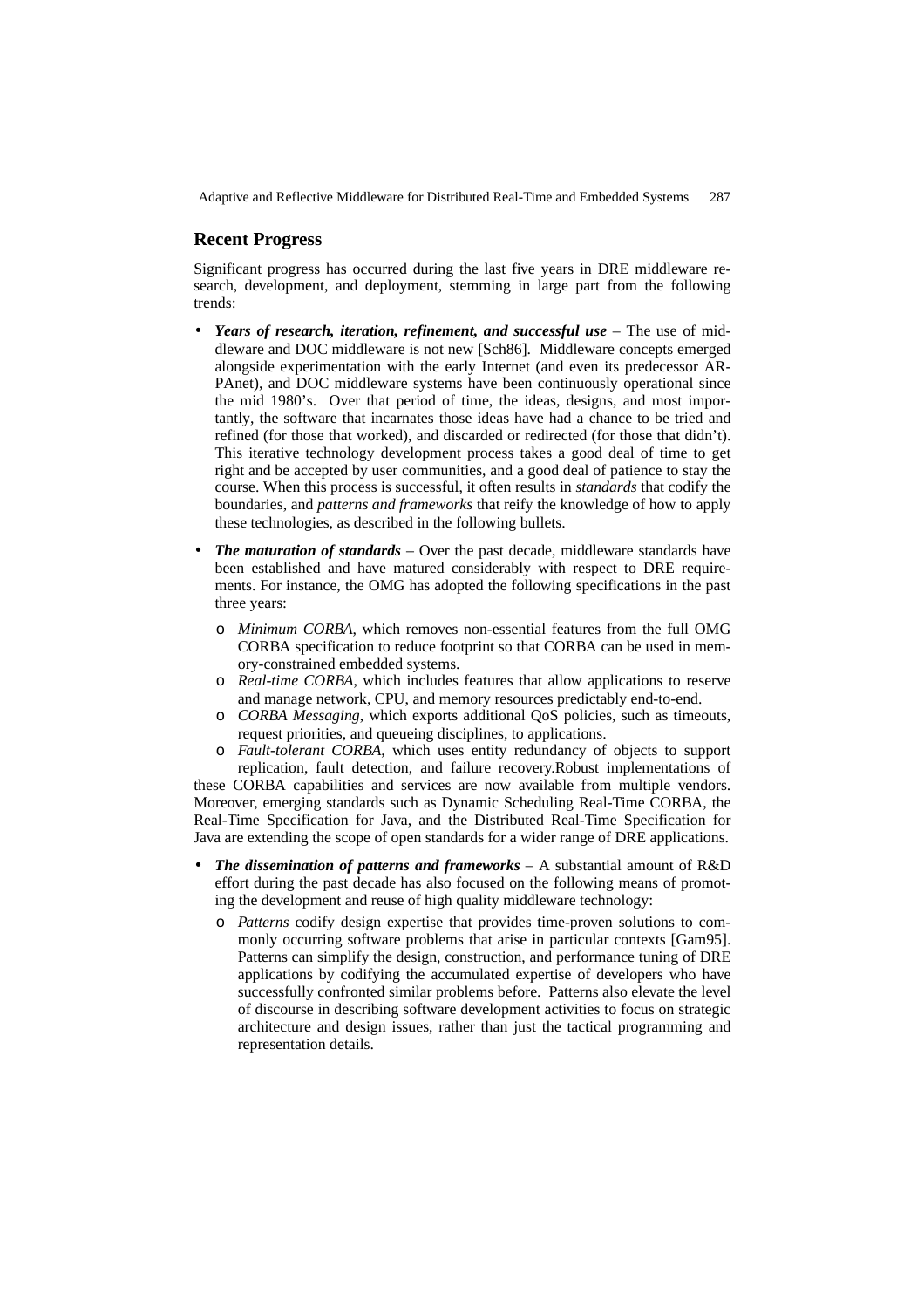o *Frameworks* are concrete realizations of groups of related patterns [John97]. Well-designed frameworks reify patterns in terms of functionality provided by the middleware itself, as well as functionality provided by an application. Frameworks also integrate various approaches to problems where there are no *a priori*, context-independent, optimal solutions. Middleware frameworks can include strategized selection and optimization patterns so that multiple independently-developed capabilities can be integrated and configured automatically to meet the functional and QoS requirements of particular DRE applications.

Historically, the knowledge required to develop predictable, scalable, efficient, and dependable mission-critical DRE systems has existed largely in programming folklore, the heads of experienced researchers and developers, or buried deep within millions of lines of complex source code. Moreover, documenting complex systems with today's popular software modeling methods and tools, such as the Unified Modeling Language (UML), only capture *how* a system is designed, but do not necessarily articulate *why* a system is designed in a particular way. This situation has several drawbacks:

- Re-discovering the rationale for complex DRE system design decisions from source code is expensive, time-consuming, and error-prone since it's hard to separate essential QoS-related knowledge from implementation details.
- If the insights and design rationale of expert system architects are not documented they will be lost over time, and thus cannot help guide future DRE system evolution.
- Without proper guidance, developers of mission-critical DRE software face the Herculean task of engineering and assuring the QoS of complex DRE systems from the ground up, rather than by leveraging proven solutions.

Middleware patterns and frameworks are therefore essential to help capture DRE system design expertise in a more readily accessible and reusable format.

Much of the pioneering R&D on middleware patterns and frameworks was conducted in the DARPA ITO Quorum program [DARPA99]. This program focused heavily on CORBA open systems middleware and yielded many results that transitioned into standardized service definitions and implementations for the Real-time [Sch98] and Fault-tolerant [Omg98a] CORBA specification and productization efforts. Quorum is an example of how a focused government R&D effort can leverage its results by exporting them into, and combining them with, other on-going public and private activities that also used a common open middleware substrate. Prior to the viability of standards-based COTS middleware platforms, these same R&D results would have been buried within custom or proprietary systems, serving only as an existence proof, rather than as the basis for realigning the R&D and integrator communities.

## **Looking Ahead**

Due to advances in COTS technologies outlined earlier, host infrastructure middleware and distribution middleware have now been successfully demonstrated and deployed in a number of mission-critical DRE systems, such as avionics mission computing, software defined radios, and submarine information systems. Since COTS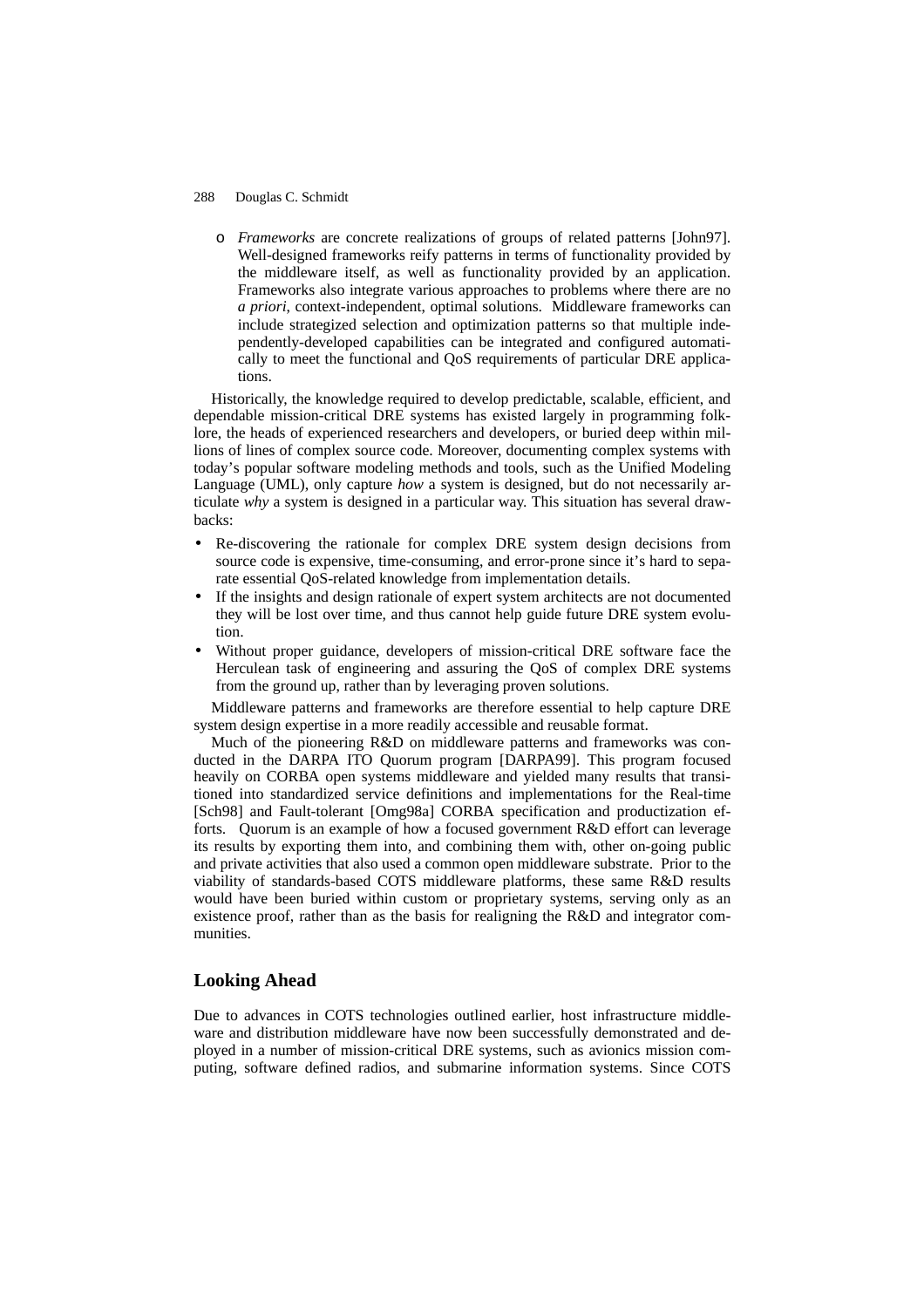middleware technology has not yet matured to cover the realm of large-scale, dynamically changing systems, however, DRE middleware has been applied to relatively small-scale and statically configured embedded systems. To satisfy the highly application- and mission-specific QoS requirements in network-centric "system of system" environments, DRE middleware—particularly common middleware services and domain-specific services—must be enhanced to support the management of individual and aggregate resources used by multiple system components at multiple system levels in order to:

- *Manage communication bandwidth*, *e.g.,* network level resource capability and status information services, scalability to  $10<sup>2</sup>$  subnets and  $10<sup>3</sup>$  nodes, dynamic connections with reserved bandwidth, aggregate policy-controlled bandwidth reservation and sharing, incorporation of non-network resource status information, aggregate dynamic network resource management strategies, and managed bandwidth to enhance real-time predictability.
- *Manage distributed real-time scheduling and allocation of DRE system artifacts (such as CPUs, networks, UAVs, missiles, radar, illuminators, etc)*, *e.g.,* fast and predictable queueing time properties, timeliness assurances for end-to-end activities based on priority/deadlines, admission controlled request insertion based on QoS parameters and global resource usage metrics, and predictable behavior over WANs using bandwidth reservations.
- *Manage distributed system dependability*, *e.g.,* group communication-based replica management, dependability manager maintaining aggregate levels of object replication, run-time switching among dependability strategies, policy-based selection of replication options, and understanding and tolerating timing faults in conjunction with real-time behavior.
- *Manage distributed security*, *e.g.,* object-level access control, layered access control for adaptive middleware, dynamically variable access control policies, and effective real-time, dependability, and security interactions.

Ironically, there is currently little or no scientific underpinning for QoS-enabled resource management, despite the demand for it in most distributed systems. Today's system designers and mission planners develop concrete plans for creating global, end-to-end functionality. These plans contain high-level abstractions and doctrine associated with resource management algorithms, relationships between these, and operations upon these. There are few techniques and tools, however that enable *users*, *i.e.,* commanders, administrators, and operators*, developers*, *i.e.,* systems engineers and application designers and/or *applications* to express such plans systematically, reason about and refine them, and have these plans enforced automatically to manage resources at multiple levels in network-centric DRE systems.

Systems today are built in a highly static manner, with allocation of processing tasks to resources assigned at design time. For systems that never change, this is an adequate approach. Large and complex military DRE combat systems change and evolve over their lifetime, however, in response to changing missions and operational environments. Allocation decisions made during initial design often become obsolete over time, necessitating expensive and time-consuming redesign. If the system's requisite end-to-end functionality becomes unavailable due to mission and environment changes, there are no standard tools or techniques to diagnose configuration or run-time errors automatically. Instead, designers and operators write down their plans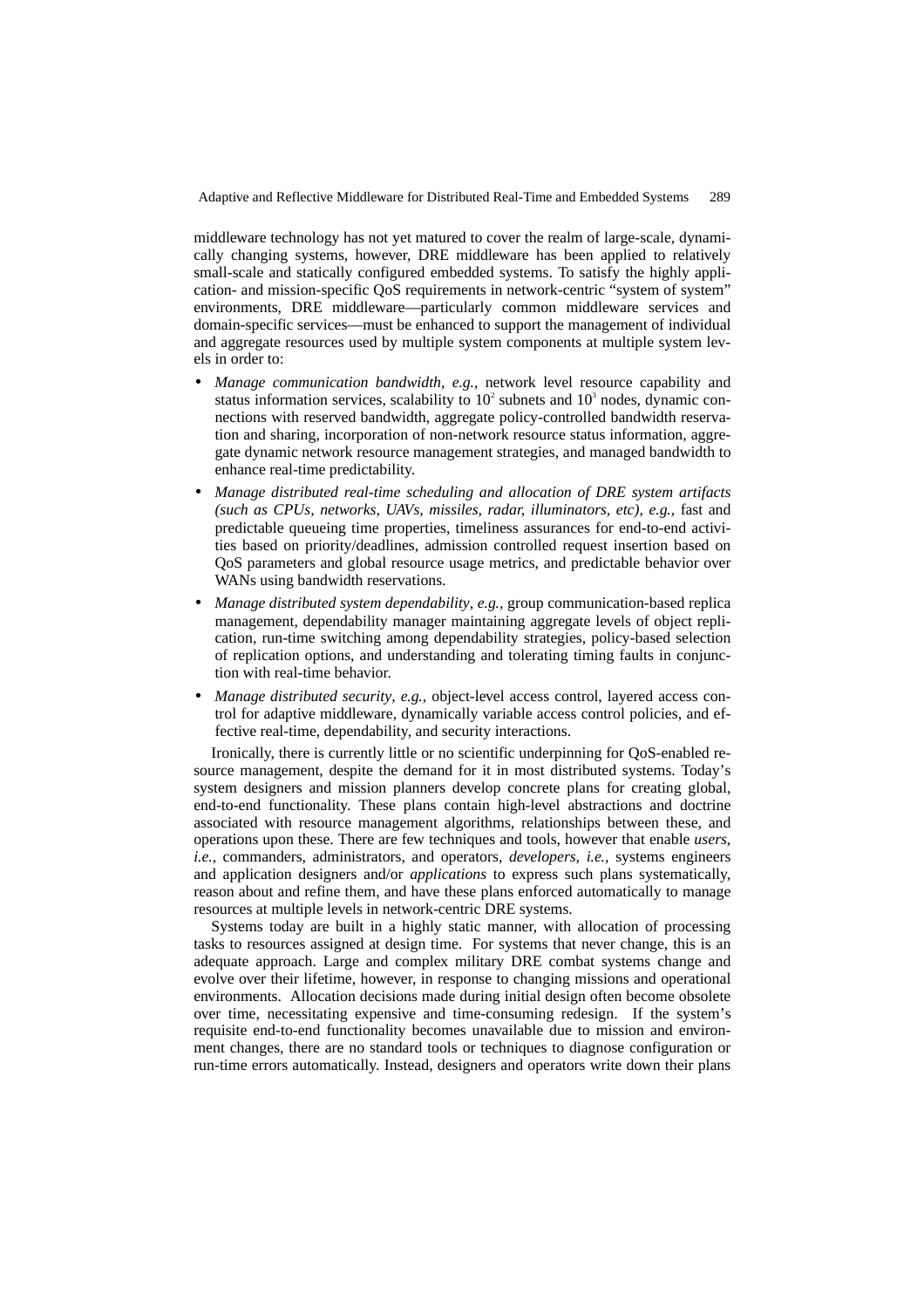on paper and perform such reasoning, refinement, configuration generation, and diagnosis manually. This *ad hoc* process is clearly inadequate to manage the accelerated operational tempo characteristic of network-centric DRE combat systems.

To address these challenges, the R&D community needs to discover and set the technical approach that can significantly improve the effective utilization of networks and endsystems that DRE systems depend upon by creating middleware technologies and tools that can automatically allocate, schedule, control, and optimize customizable—yet standards-compliant and verifiably correct—software-intensive systems. To promote a *common technology base*, the interfaces and (where appropriate) the protocols used by the middleware should be based on established or emerging industry or military standards that are relevant for DRE systems. However, the protocol and service *implementations* should be customizable—statically and dynamically—for specific DRE system requirements.

To achieve these goals, middleware technologies and tools need to be based upon some type of layered architecture, such as the one shown in Figure 2 [Loy01]. This architecture decouples DRE middleware and applications along the following two dimensions:

- *Functional paths,* which are flows of information between client and remote server applications. In distributed systems, middleware ensures that this information is exchanged efficiently, predictably, scalably, dependably, and securely between remote peers. The information itself is largely application-specific and determined by the functionality being provided (hence the term "functional path").
- *QoS paths*, which are responsible for determining how well the functional interactions behave end-to-end with respect to key DRE system QoS properties, such as
	- 1. How and when resources are committed to client/server interactions at multiple levels of distributed systems
	- 2. The proper application and system behavior if available resources do not satisfy the expected resources and
	- 3. The failure detection and recovery strategies necessary to meet end-to-end dependability requirements.

In next-generation DRE systems, the middleware—rather than operating systems or networks in isolation—will be responsible for separating non-functional DRE system QoS properties from the functional application properties. Middleware will also coordinate the QoS of various DRE system and application resources end-to-end. The architecture in Figure 2 enables these properties and resources to change independently, *e.g.*, over different distributed system configurations for the same applications.

The architecture in Figure 2 is based on the expectation that non-functional QoS paths will be developed, configured, monitored, managed, and controlled by a different set of specialists (such as systems engineers, administrators, operators, and perhaps someday automated agents) and tools than those customarily responsible for programming functional paths in DRE systems. The middleware is therefore responsible for collecting, organizing, and disseminating QoS-related meta-information needed to

- 1. Monitor and manage how well the functional interactions occur at multiple levels of DRE systems and
- 2. Enable the adaptive and reflective decision-making needed to support nonfunctional QoS properties robustly in the face of rapidly changing mission requirements and environmental conditions.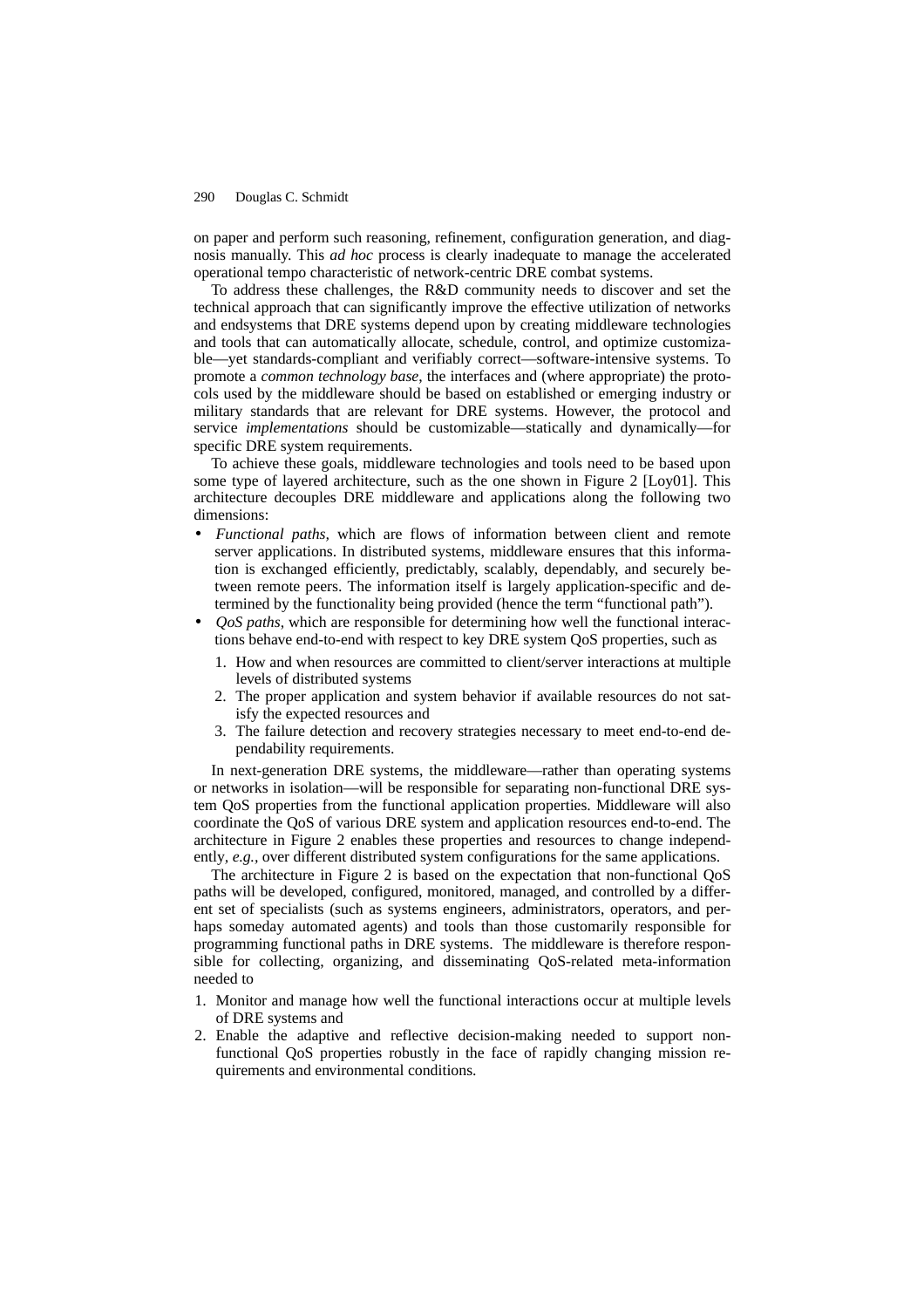These middleware capabilities are crucial to ensure that the aggregate behavior of complex network-centric DRE systems is dependable, despite local failures, transient overloads, and dynamic functional or QoS reconfigurations.



**Fig. 2.** Decoupling Functional and QoS Paths

To simultaneously enhance assurability, adaptability, *and* affordability, the middleware techniques and tools developed in future R&D programs increasingly need to be application-independent, yet customizable within the interfaces specified by a range of open standards, such as

- The OMG Real-time CORBA specifications and The Open Group's QoS Forum
- The Java Expert Group Real-time Specification for Java (RTSJ) and the Distributed RTSJ
- The DMSO/IEEE High-level Architecture Run-time Infrastructure (HLA/RTI) and
- The IEEE Real-time Portable Operating System (POSIX) specification.

#### **Concluding Remarks**

Advances in wireless networks and COTS hardware technologies are enabling the lower level aspects of network-centric DRE systems. The emerging middleware software technologies and tools are likewise enabling the higher level distributed realtime and embedded (DRE) aspects of network-centric DRE systems, making them tangible and affordable by controlling the hardware, network, and endsystem mechanisms that affect mission, system, and application QoS tradeoffs.

The economic benefits of middleware stem from moving standardization up several levels of abstraction by maturing DRE software technology artifacts, such as middleware frameworks, protocol/service components, and patterns, so that they are readily available for COTS acquisition and customization. This middleware focus is helping to lower the total ownership costs of DRE systems by leveraging common technology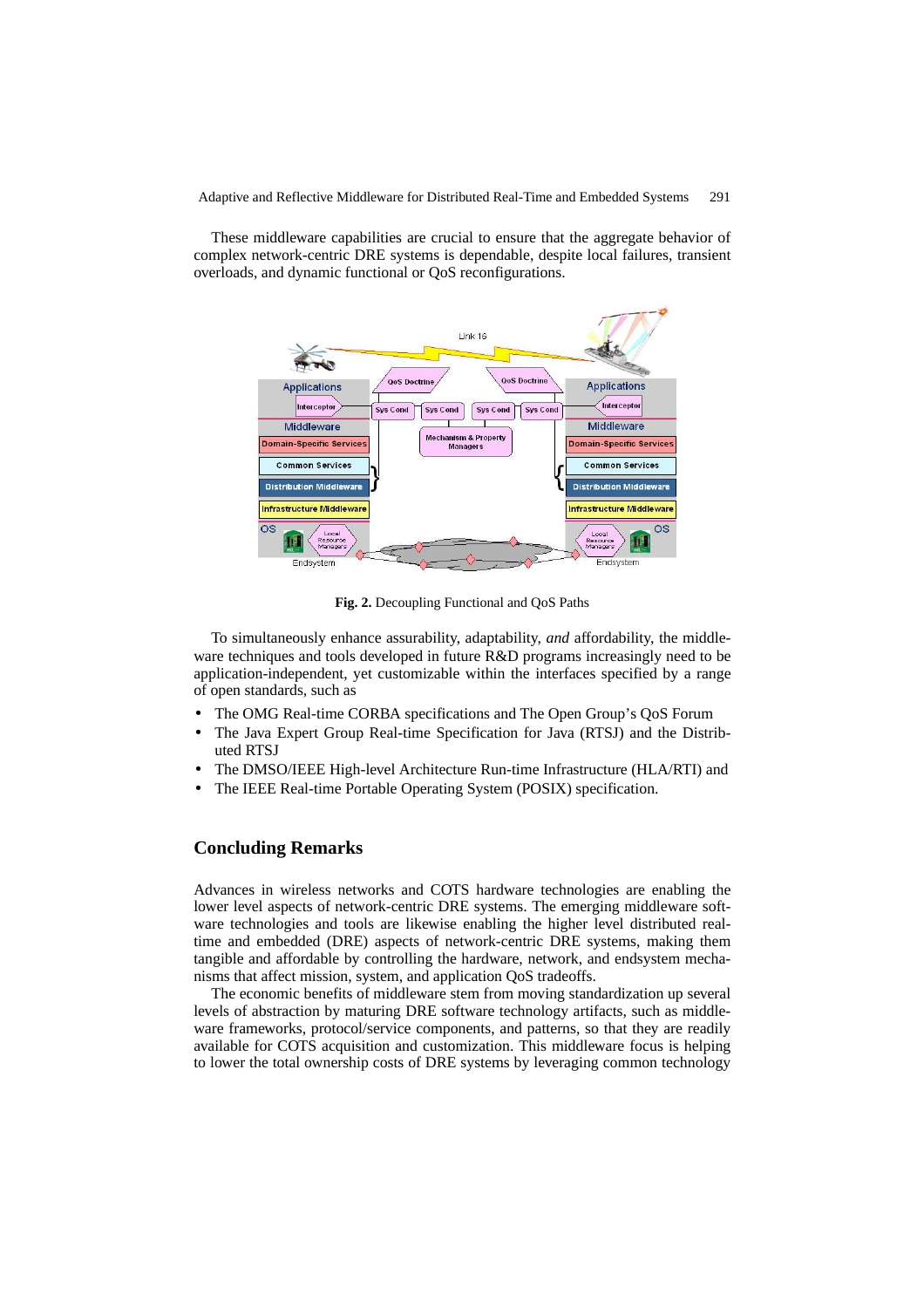bases so that complex and DRE functionality need not be re-invented repeatedly or reworked from proprietary "stove-pipe" architectures that are inflexible and expensive to evolve and optimize.

Adaptive and reflective middleware systems (ARMS) are a key emerging theme that will help to simplify the development, optimization, validation, and integration of middleware in DRE systems. In particular, ARMS will allow researchers and system integrators to develop and evolve complex DRE systems assurably, adaptively, *and* affordably by:

- Standardizing COTS at the middleware level, rather than just at lower hardware/networks/OS levels and
- Devising optimizers, meta-programming techniques, and multi-level distributed dynamic resource management protocols and services for ARMS that will enable DRE systems to customize standard COTS interfaces, without the penalties incurred by today's conventional COTS software product implementations.

Many DRE systems require these middleware capabilities. Additional information on DRE middleware is available at www.ece.uci.edu/~schmidt.

#### **References**

- [Bla99] Blair, G.S., F. Costa, G. Coulson, H. Duran, et al, "The Design of a Resource-Aware Reflective Middleware Architecture", *Proceedings of the 2nd International Conference on Meta-Level Architectures and Reflection*, St.-Malo, France, Springer-Verlag, LNCS, Vol. 1616, 1999.
- [Bol00] Bollella, G., Gosling, J. "The Real-Time Specification for Java," *Computer*, June 2000.
- [DARPA99] DARPA, *The Quorum Program*, http://www.darpa.mil/ito/research/ quorum/index.html, 1999.
- [Gam95] Gamma E., Helm R., Johnson R., Vlissides J., *Design Patterns: Elements of Reusable Object-Oriented Software*, Addison-Wesley, 1995.
- [John97] Johnson R., "Frameworks = Patterns + Components", *Communications of the ACM*, Volume 40, Number 10, October, 1997.
- [Loy01] Loyall JL, Gossett JM, Gill CD, Schantz RE, Zinky JA, Pal P, Shapiro R, Rodrigues C, Atighetchi M, Karr D. "Comparing and Contrasting Adaptive Middleware Support in Wide-Area and Embedded Distributed Object Applications". *Proceedings of the 21st IEEE International Conference on Distributed Computing Systems (ICDCS-21)*, April 16-19, 2001, Phoenix, Arizona.
- [Omg98a] Object Management Group, "Fault Tolerance CORBA Using Entity Redundancy RFP", OMG Docu-ment orbos/98-04-01 edition, 1998.
- [Omg98b] Object Management Group, "CORBAServcies: Common Object Service Specification," OMG Technical Document formal/98-12-31.
- [Omg99] Object Management Group, "CORBA Compon-ent Model Joint Revised Submission," OMG Document orbos/99-07-01.
- [Omg00] Object Management Group, "The Common Object Request Broker: Architecture and Specification Revision 2.4, OMG Technical Document formal/00-11-07", October 2000.
- [Sch86] Schantz, R., Thomas R., Bono G., "The Architecture of the Cronus Distributed Operating System", *Pro-ceedings of the 6th IEEE International Conference on Distributed Computing Systems (ICDCS-6)*, Cambridge, Massachusetts, May 1986.
- [Sch98] Schmidt D., Levine D., Mungee S. "The Design and Performance of the TAO Real-Time Object Request Broker", *Computer Communications Special Issue on Building Quality of Service into Distributed Systems,* 21(4), 1998.